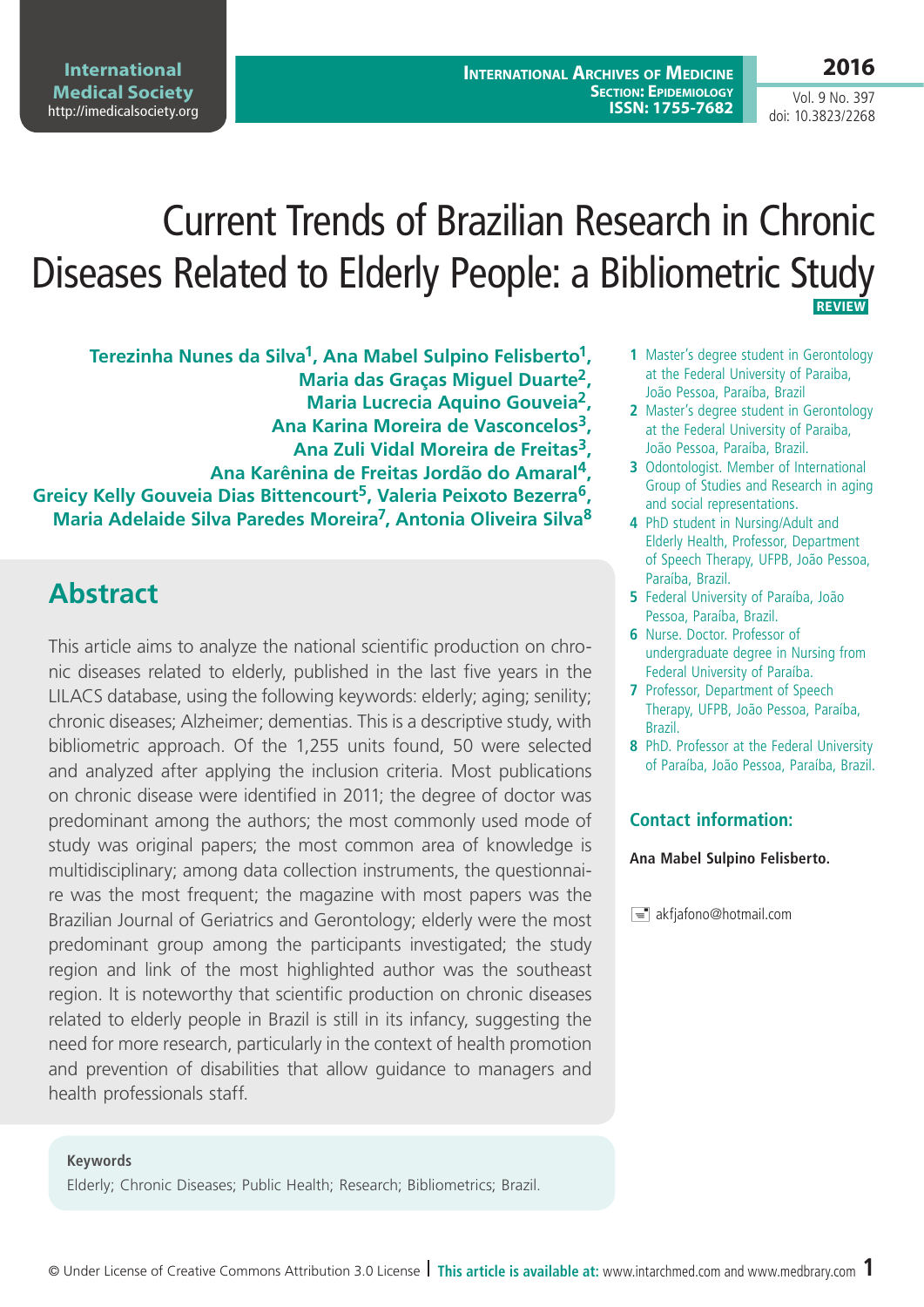## **Introduction**

Brazil is experiencing a significant change in the population profile; the result of a process of demographic transition, mainly due to the progressive aging of the population unleashing a significant increase in the number of individuals aged 60 or more in the country. IBGE data for 2011 shows that Brazil is aging rapidly, reaching 20,590,599 of elderly, or approximately 10.8% of the total population. [1, 2]

In this scenario of aging and longevity, chronic diseases are progressing and has attracted the attention of the current health system, which gives priority to meet the health needs of citizens and, as such, must operate in full accordance with the state of health of users.

It is understood as chronic diseases, according to the World Health Organization (WHO), such that are caused mainly by irreversible pathophysiological changes presented for extended time, producing residual disability and requiring treatment and specialized care for rehabilitation. We emphasize the implementation of networks of health care as a proposal to organize and integrate services into integrated systems that can respond effectively, efficiency, safety, with quality and equity, the health conditions of the Brazilian population. [3, 4]

It is important to think over the economic impact that chronic diseases lead to the country in relation to expenditure of health services and the costs arising from absenteeism, retirement and death of the economically active population. It is estimated that by 2025, Brazil will have more than 30 million people aged 60 or more, and most of them will have at least one disease. Therefore, to define the profile and evaluating statistics of chronicities in the elderly can serve as a model to develop more effective health promotion and disease prevention strategies. [5, 6]

On the impact and consequences that the rapid Brazilian population aging presents, promoting a fundamental change in the pattern of morbidity and mortality, it was created Decree No. 483 of April 1, 2014, which deals with the health care for people with chronic diseases, establishing guidelines for the organization of their care lines. [4, 7]

In this regard, it is worth highlighting the importance of the studies that allows to bring reflection and revolutionary proposals on the subject, presenting possibilities of new paradigms for the health care of the elderly, respecting their uniqueness.

This study arose from the search for theoretical content for a seminar of the discipline of health policies in the health care of the elderly, so that they aroused the interest of going beyond the inclusive focus exhibited in the classroom and sent to an expansion of knowledge for that necessary and emerging topic.

Among the contributions that this work can offer, it must be stressed the identification of relationships and/or subjects covered in the context of health care of the elderly, as well as the detection of possible thematic gaps still unexplored.

Given the above, considering the relevance of the discussion on the topic for health professionals and researchers, we have tried in this research, answer the following question: What is the trend in the scientific literature about chronic diseases that are prevalent in elderly people in the past five years? In this perspective, this study aimed to identify the Brazilian scientific literature about chronic diseases related to elderly at the set time.

#### **Method**

This was a descriptive study, with bibliometric approach, conducted through analysis of online articles available in LILACS database, from the Virtual Health Library (VHL).

Bibliometrics responses to the difficult and necessary task of measuring, characterize and analyze science, it means, to assess the results of intellectual activity of researchers and scholars who have presented their researches in different ways. In Brazil,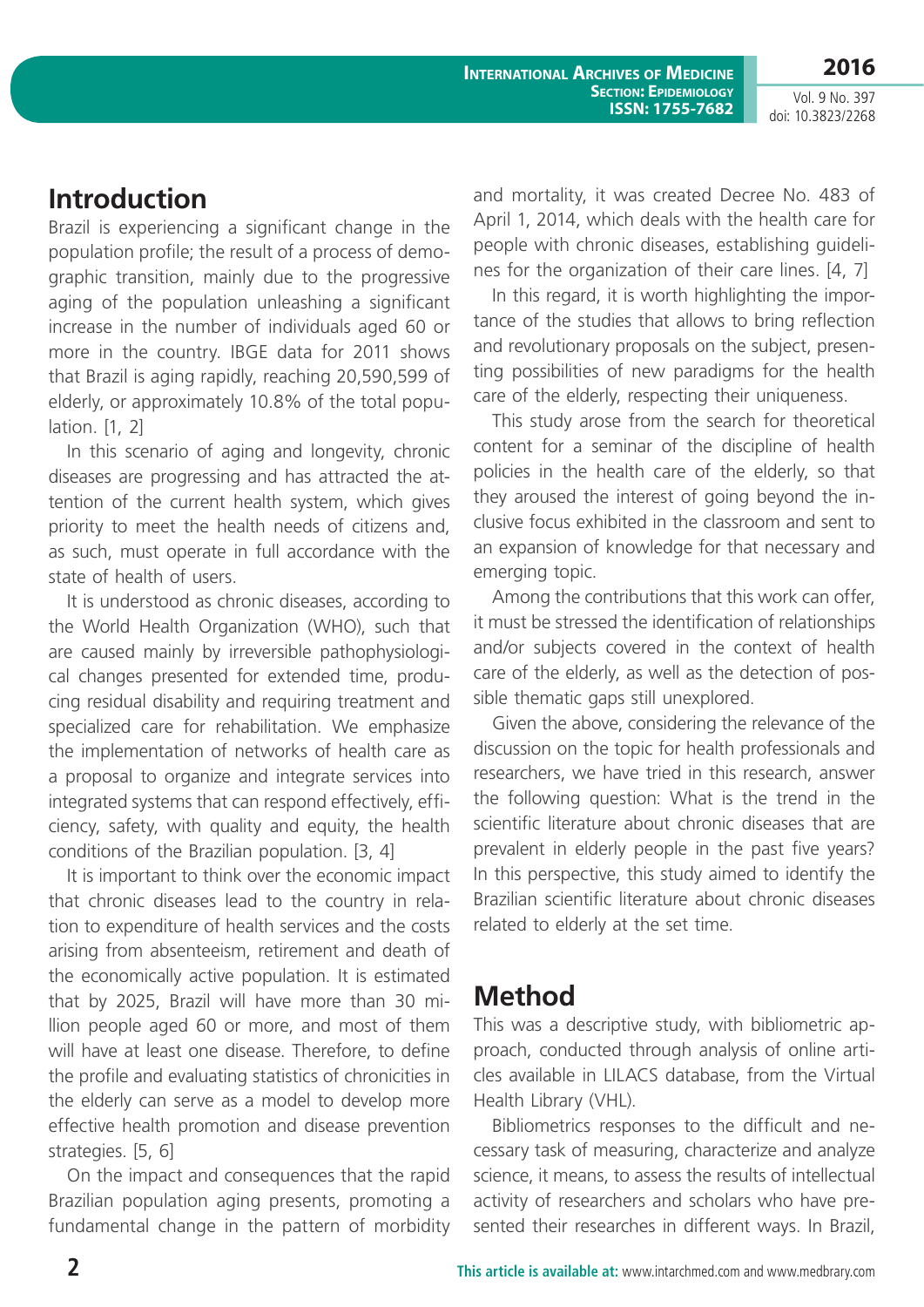**2016** Vol. 9 No. 397

doi: 10.3823/2268

this scientific method of research has consolidated, either as an object of study or as a research technique, with diffusion in different areas of knowledge about methods and useful results to analyze specific aspects. [8, 9]

The search period included articles published between 2011 and 2015, with the collection in April 2016. Initially were identified 1,255 articles, considering the following filters: articles published in full text and in Portuguese; available in its entirety on the Internet; country of origin: Brazil; LILACS as data base; published in the period 2011-2015; with affiliation to: Brazil.

As criteria for inclusion we chose articles that presented the following descriptors previously defined as keywords of the summaries: elderly; aging; senility; chronic diseases; Alzheimer disease; dementias. And we defined as exclusions criteria: repeated publications or manuscripts and letters to the editor, dissertations, theses, monographs, books, book chapters, manuals and abstracts. Then the articles were refined by checking the keywords and selected those that mentions at least two descriptors defined in the pre-established criteria as search criteria.

From this we made an analytical reading of the article summaries, using a structured questionnaire for the data collection, which contains the following variables: year of publication; the degree of the first author; article type, area of knowledge; instrument and technique of data collection; journals; group participating in the research; state/region of the collecting and linking of the first author.

When all the information was not found in the summary, we consulted the method and the conclusion of the article in order to complete all data. Those relating to the degree of the first author were collected directly in the articles or by consulting the Lattes curriculum whenever necessary.

The extracted data were recorded and organized in a tool with format of an Excel® spreadsheet, built from the established variables. For data analysis we used the descriptive method of variables and held discussions with authors whose production was significant for the study. The presentation of the results was performed by simple descriptive statistics (absolute and percentage frequency).

Then the methodology design of this study **(Figure 1)** is presented.

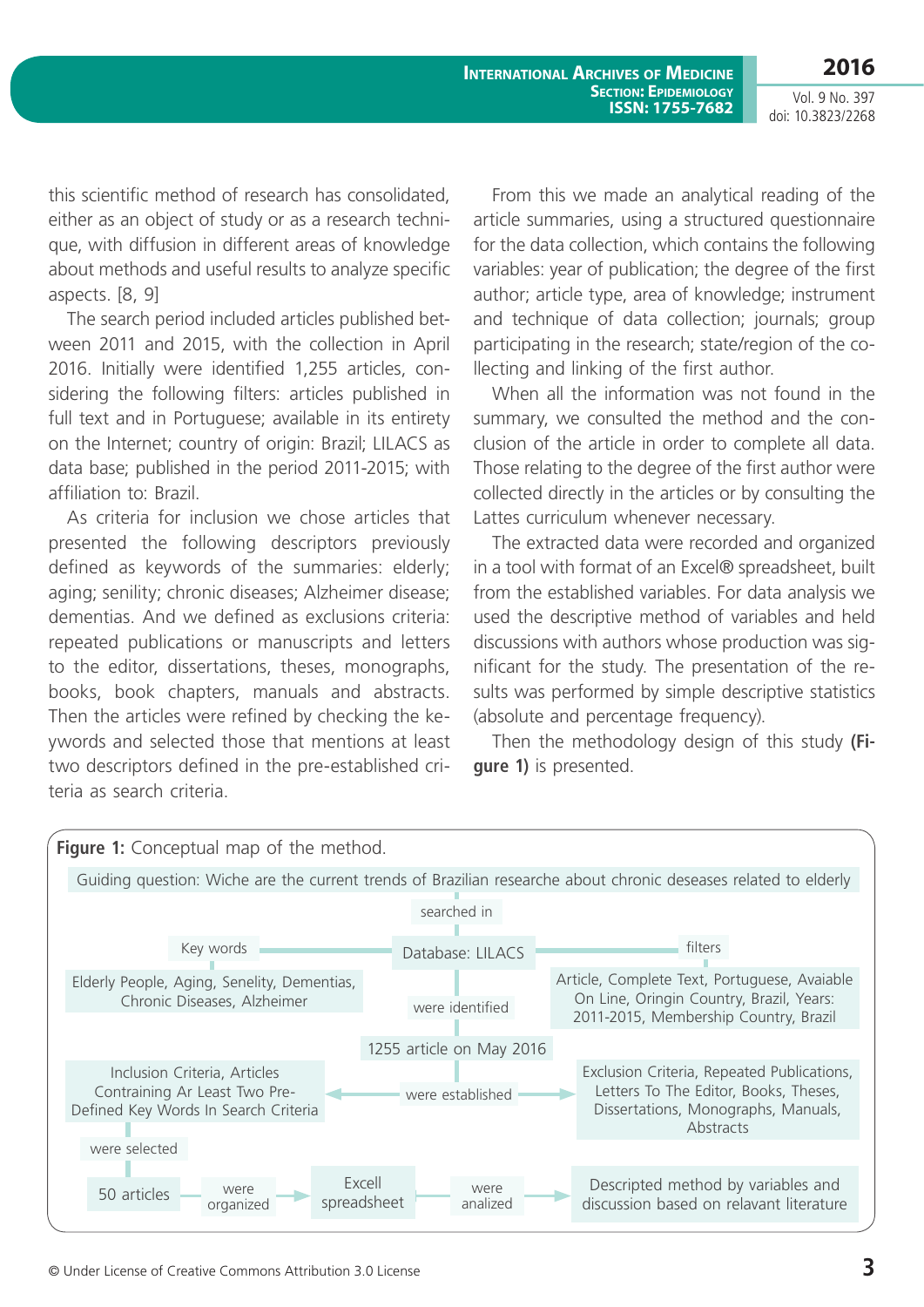**2016**

Vol. 9 No. 397 doi: 10.3823/2268

#### **Results**

1,255 articles were identified from the selected descriptors and, with the use of the exclusion criteria, were eliminated 1,205 articles. Therefore, the study sample included 50 articles grouped for analysis and that met all the criteria previously established. Calculations of variables and the construction of graphs and tables were made, seeking greater visibility of the results.

As for the choice of the database for this study, LILACS was chosen, because it includes publications in Latin America and the Caribbean, and includes the scientific production in Health Sciences published in the countries of the region since 1982, considered the most prestigious in health, available in three languages: Portuguese, Spanish and English. [10]

It shall be noticed that the first three years of study, there was an increase in publications, with its peak in 2011, followed by a significant decrease in 2014, which later presented a recovery in the publications index **(Figure 2)**.

Regarding the assessment of the first author of the articles, researchers from different levels of knowledge were identified. It is worth noting the important representation of PhD level or doctoral students, followed by the degree, under degree and specialization. It shall be noticed a high interest of doctoral researchers and graduate students in this issue, as well as a lower concentration of discussion of this topic in the specializations **(Figure 3)**.

Regarding the form of articles, we identify the significant predominance in producing original scientific article regarding to the reviews **(Figure 4)**. This result reveals information found in the database with restricted extension, indicating the need to carry out an extensive study on the subject.

Given the area of knowledge of the authors of the selected research, it highlights health care, with multidisciplinary domain, followed by nursing and medicine, which assume higher rates in the ranking of this study **(Figure 5)**.







Regarding the instrument and technique of data collection of articles, it highlights the prevalence of questionnaire followed by interviews. Together, these techniques constitute the majority (70%) of the tools used in the articles under study. Review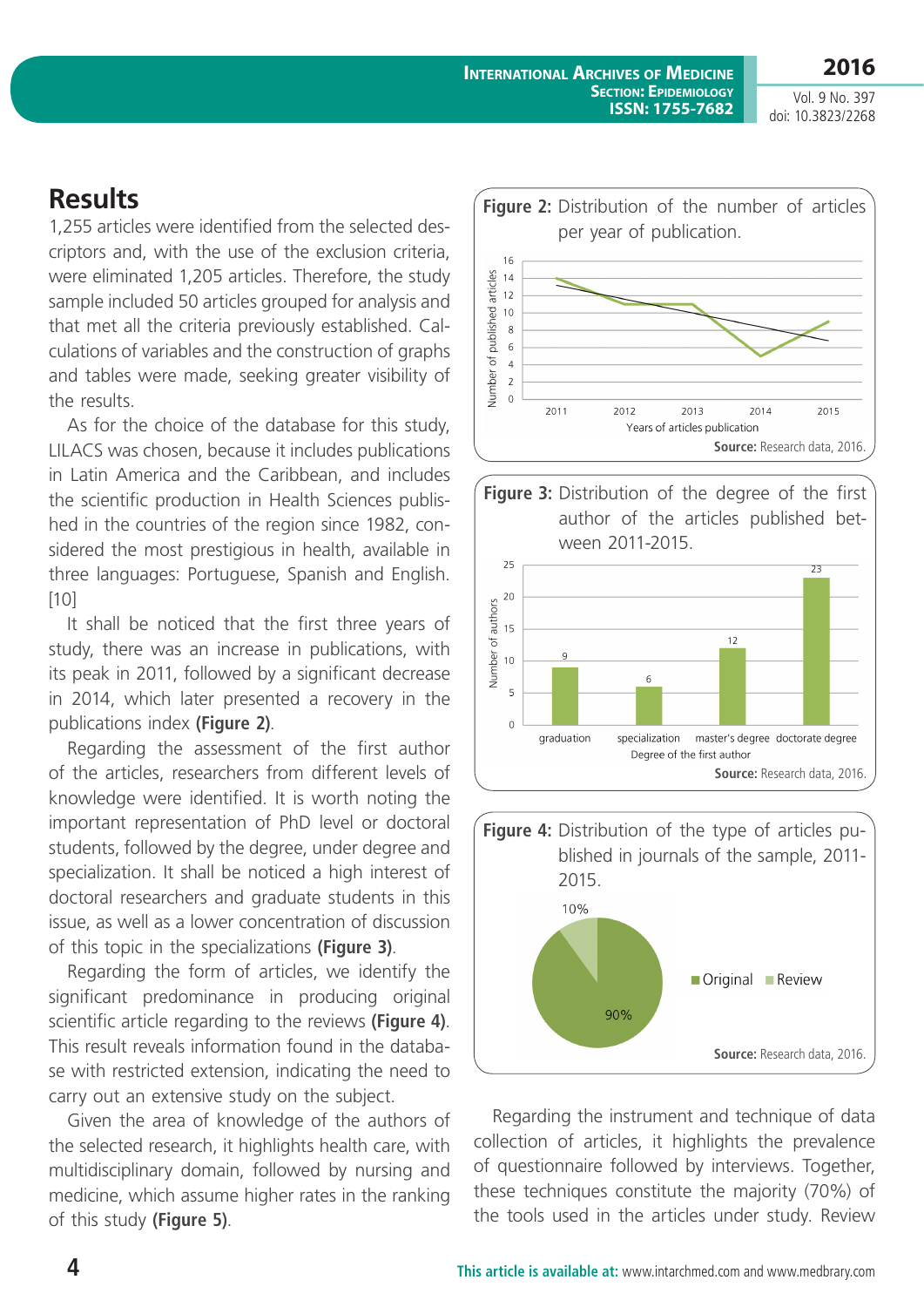



articles, of which empirical material was collected in databases or not specified computerized environment, were classified as "not applicable". The test of Free Association of Words (*Teste de Associação Livre de Palavras*: *TALP*) and the census of the Brazilian Institute of Geography and Statistics for 2010 (IBGE) were also identified as collection instruments, although to a lesser extent. **(Figure 6)**.

With regarding to the journals, it can be observed that those who most published about the pathological chronic illness of elderly people were the Brazilian Journal of Geriatrics and Gerontology; the Magazine Science and Public Health and the Journal of Research in critical care online. Magazines with a single article were pooled, for a total of (26%) of publications **(Table 1)**.

Regarding the group of participants investigated in the studies, mostly were concentrated in the el**Table 1.** Distribution of number of articles published by journals in the period 2011 to 2015.

| <b>Journals</b>                                                                                                                                                                                                                                                                                                                            | N              | ℅        |  |
|--------------------------------------------------------------------------------------------------------------------------------------------------------------------------------------------------------------------------------------------------------------------------------------------------------------------------------------------|----------------|----------|--|
| Rev. bras. geriatr. gerontol.                                                                                                                                                                                                                                                                                                              | 10             | 20       |  |
| Ciência & Saúde Coletiva                                                                                                                                                                                                                                                                                                                   | 9              | 18       |  |
| J. res. fundam. care. Online                                                                                                                                                                                                                                                                                                               | 5              | 10       |  |
| Rev enferm UFRJ                                                                                                                                                                                                                                                                                                                            | $\overline{4}$ | 8        |  |
| Cad. Saúde Pública                                                                                                                                                                                                                                                                                                                         | 3              | 6        |  |
| Rev Saúde Pública                                                                                                                                                                                                                                                                                                                          | $\mathcal{P}$  | $\Delta$ |  |
| Rev Gaúcha Enferm                                                                                                                                                                                                                                                                                                                          | $\mathcal{P}$  | $\Delta$ |  |
| Psicologia: Reflexão e Crítica                                                                                                                                                                                                                                                                                                             | $\mathcal{P}$  | $\Delta$ |  |
| Others: Rev Bras Clin Med.; Rev assoc med bras;<br>Hospital Israelita Albert Einstein - HIAE; Elsevier<br>Editora Ltda; Texto contexto – enferm; Rev Bras<br>Ativ Fis e Saúde; Kairós Gerontologia; Rev Esc<br>Enferm USP; Rev Med Minas Gerais; Dement.<br>Neuropsychol; Esc Anna Nery; Revista Baiana de<br>Saúde Pública. (1 para cada) | 13             | 26       |  |
| Total                                                                                                                                                                                                                                                                                                                                      | 50             | 100      |  |
| <b>Source: Research data</b>                                                                                                                                                                                                                                                                                                               |                |          |  |

derly; review articles were classified as "not applicable"; other studies involved other participants, although the subject investigated indirectly understood aspects of aging and inherent chronicity in elderly people **(Table 2)**.

**Table 2.** Distribution of participant groups of research on articles published in the period 2011-2015.

| <b>Journals</b>                                                                                                                                                                                                                                                                      |    | %     |  |
|--------------------------------------------------------------------------------------------------------------------------------------------------------------------------------------------------------------------------------------------------------------------------------------|----|-------|--|
| Elderly                                                                                                                                                                                                                                                                              | 32 | 64    |  |
| Not applicable                                                                                                                                                                                                                                                                       | 10 | 20    |  |
| Others: Health community agents; professors<br>and academic of nursing; adults; health<br>professionals and family members; managers<br>and professionals in health; research groups;<br>players of Mahjong and Gateball; students of<br>open university for elderly .(one for each) | 08 | 16    |  |
| Total                                                                                                                                                                                                                                                                                | 50 | 1()() |  |
| <b>Source: Research data</b>                                                                                                                                                                                                                                                         |    |       |  |

Regarding the bond regions of the first author of the article and the publication of regions, it was observed in both cases the highest concentration is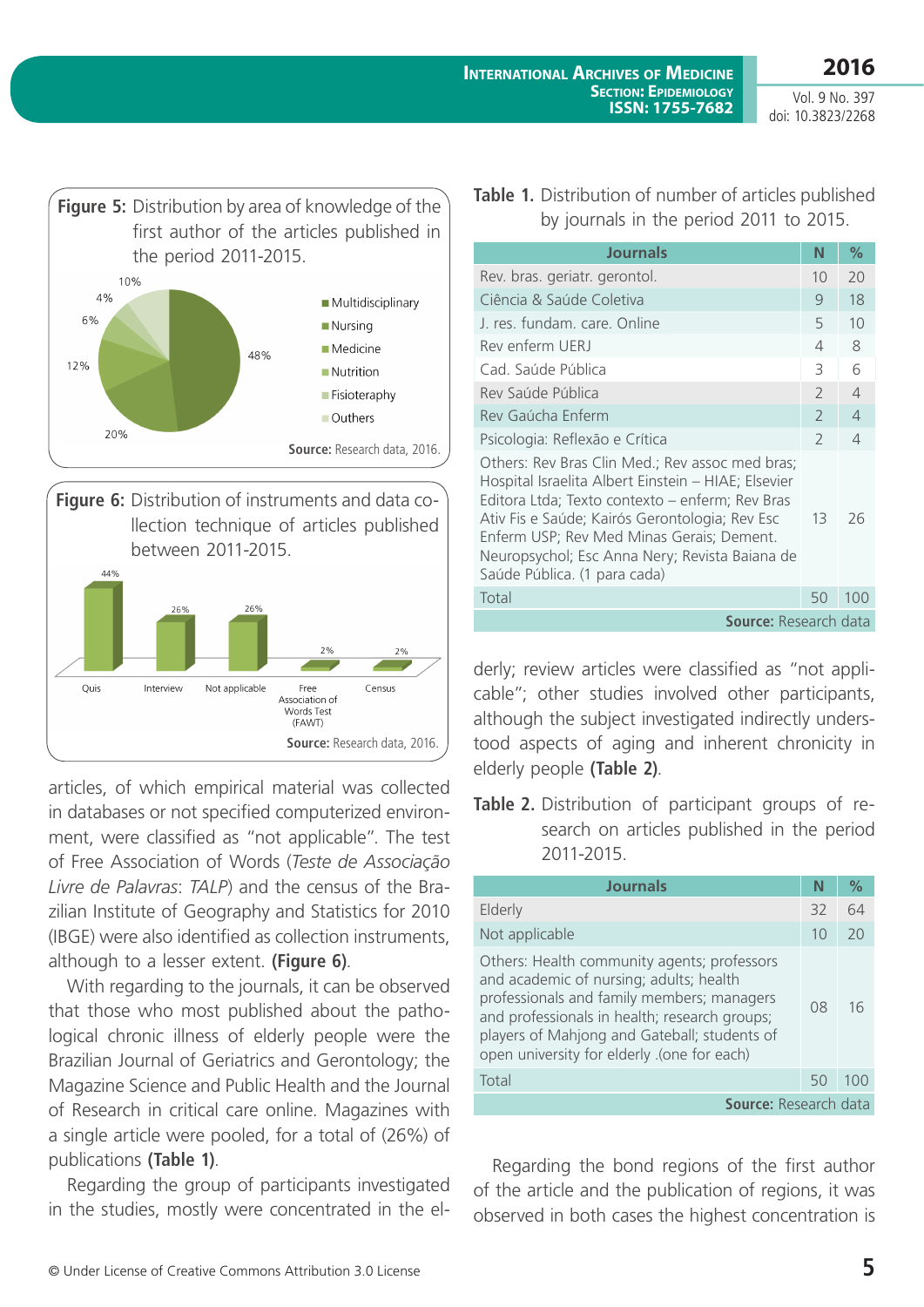doi: 10.3823/2268

in the Southeast, followed by the South and Northeast. Among the states highlights were the states of São Paulo and Rio Grande do Sul **(Table 3)**.

**Table 3.** Percentage distribution of the state and region most represented on published articles and the first author link in the period 2011-2015.

| <b>State/Region collection</b> | N              | %              |  |  |
|--------------------------------|----------------|----------------|--|--|
| São Paulo-SE                   | 13             | 26             |  |  |
| Rio Grande do Sul-S            | 8              | 16             |  |  |
| Minas Gerais-SE                | 7              | 14             |  |  |
| Rio de Janeiro-SE              | 6              | 12             |  |  |
| Santa Catarina-S               | 5              | 10             |  |  |
| <b>Bahia-NE</b>                | 3              | 6              |  |  |
| Alagoas-NE                     | $\overline{2}$ | 4              |  |  |
| Distrito Federal-CO            | 1              | $\overline{2}$ |  |  |
| Espírito Santo-SE              | 1              | $\overline{2}$ |  |  |
| Goiás-CO                       | 1              | $\overline{2}$ |  |  |
| Paraíba-NE                     | 1              | $\overline{2}$ |  |  |
| Rio Grande do Norte-NE         | 1              | $\overline{2}$ |  |  |
| <b>Tocantins-N</b>             | 1              | $\overline{2}$ |  |  |
| São Paulo-SE                   | 12             | 24             |  |  |
| Rio Grande do Sul-S            | 10             | 20             |  |  |
| Minas Gerais-SE                | 7              | 14             |  |  |
| Rio de Janeiro-SE              | 5              | 10             |  |  |
| Não se aplica                  | 4              | 8              |  |  |
| Alagoas-NE                     | $\overline{2}$ | $\overline{4}$ |  |  |
| <b>Bahia-NE</b>                | $\overline{2}$ | $\overline{4}$ |  |  |
| Santa Catarina-S               | $\overline{2}$ | $\overline{4}$ |  |  |
| Rio Grande do Norte-NE         | 1              | $\overline{2}$ |  |  |
| Maranhão-NE                    | 1              | $\overline{2}$ |  |  |
| Espíruto Santo-SE              | 1              | $\overline{2}$ |  |  |
| Paraíba-NE                     | $\overline{1}$ | $\overline{2}$ |  |  |
| Goiás-CO                       | 1              | $\overline{2}$ |  |  |
| Distrito Federal-CO            | 1              | $\overline{2}$ |  |  |
| Total                          | 50             | 100            |  |  |
| Source: Research data          |                |                |  |  |

# **Discussion**

Regarding the period of publication, 2011 was a year of great relevance for the topic, with the convening of the High Level Meeting of the United

Nations for chronic non-communicable diseases (NCDs). Among the main results of this meeting, signed up a global commitment between countries and gave the referral to the approval, in 2013, during the 65th World Health Assembly, of the 2015-2025 voluntary targets for the prevention and control of non-communicable diseases and NCDs Global Plan. It is clear, therefore the impact of these strategies in the academic world, prompting the rise of the scope of research relating to this subject. [11]

Regarding the noticeable recovery in the thematic approach after 2014, it is worth highlight the arrival of ordinance No. 483, April 1 2014, redefining the People Health Attention Network with Chronic Diseases in the Unified Health System (*Sistema Único de Saúde: SUS*) and establishing guidelines for the organization of their care lines, though still there is the need for approaches about the current state of health strategies focused on chronic diseases, especially in relation to the elderly. [12]

It is noteworthy, in general, the significant scientific approach about chronic diseases related to the elderly at all levels of knowledge evidenced in the degree of the first author of the articles analyzed, demonstrating that there is awareness of the academic community on issues of emerging pubic policies.

It is considered that the high number of professional with master's degrees or Ph.D.s identified in this study is related to the increased supply of postgraduate courses in stricto sensu modality in the past two decades, with one of its main objectives the training of researchers able to develop scientific research . The significant number of researchers with a Ph.D degree on this study is consistent with previous studies demonstrating the growth and consolidation of graduate programs, while highlighting the increase in Brazilian scientific productivity with issues related to the elderly. [13, 10]

Regarding the mode of the articles, the Technical Standards Association defines original article as part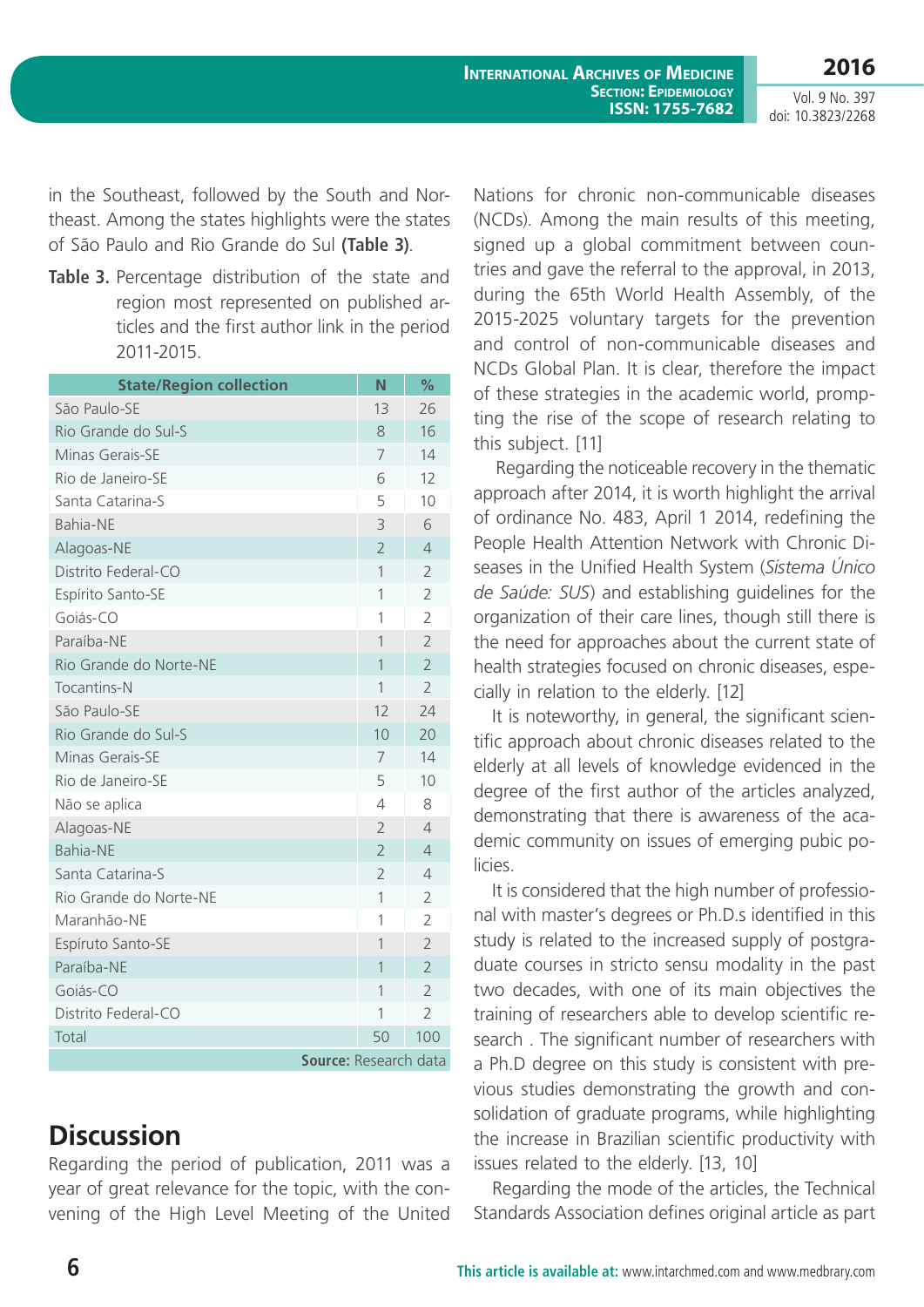Vol. 9 No. 397 doi: 10.3823/2268

**2016**

of a publication that presents topics or original approaches relating to research, indicating conclusive and significant results, while the review article of a publication summarizes, analyzes and discusses information already published. So the original articles are considered primary sources of original knowledge of the authors and the review articles are considered secondary sources, as they cited, review and interpret original works. [14, 15]

It is important to note that both types of articles are fundamental to scientific research, but with distinct styles in the research. It is noteworthy a significant quantity of original articles in this study, which allows new relevant knowledge on chronic diseases related to the elderly in scientific production.

 *The* chronicity and aging relationship is a public health problem today, raising trends for research on this topic in Brazil in recent decades. Research shows that chronic diseases cause approximately 74% of deaths in Brazil due to population aging, so in this scenario Brazil developed in 2011 the Strategic Action Plan for tackling NCDs 2011-2022. In this context it was set the Health Attention Network for those users within the Unified Health System (*Sistema Único de Saúde: SUS*), through Ordinance No. 483, April 1, 2014, which ensures the Brazilian qualified service and coordinated between all health care units. [16, 17]

It is observed that there is relevant scientific literature on the topic; however, it identifies a few studies that reports results previously analyzed about this context. It is also noteworthy that the Unified Health System (*Sistema Único de Saúde: SUS*), has provided connection with the academic community, collaborating with the extension and accessible technical resources, mainly favoring evaluating public policies and programs. [18]

It is noteworthy that even in a lesser percentage, areas of knowledge in health and nutrition, physiotherapy, among others, demonstrate adherence to this theme, showing the interest of researchers to disseminate their studies related to the elderly and chronic diseases, further increasing the scope of

publications in national and international circulation journals.

It is noticed that the scientific production of geriatric nursing is growing apace, certainly in an attempt to meet the health care demands of the emerging population group of elderly seen in recent years, in Brazil and other countries. A previous study, with approach in the elderly, was in line with that presenting predominance of authors in the areas of multi-disciplinary knowledge, medicine and nursing, reinforcing that these areas are highlighted in the scientific research of this topic. [10]

It is evident a progress about interdisciplinarity on the selected theme, greatly contributing to a new concept of multi-disciplinary knowledge, defined as content produced by a multidisciplinary team, that is, with the participation of at least two professionals from different areas of knowledge in the preparation of the publication, which generates greater scientific contribution among professionals. [13]

We emphasize the importance of understanding by health professionals, in different fields, of the valuation of the changes through the course of life, and how these affect the daily life or the healthdisease process on people, in order to modify and create coping strategies in certain situations of chronicity on aging. [19]

The questionnaire, instrument of choice for some of the studies, is the research technique consists of questions submitted in writing to people, having as objective the knowledge of opinions, beliefs, feelings, interests, expectations, situations experienced, while the interview is the technique in which researchers introduce themselves to the people researched formulating questions, with the aim of obtaining data of interest to the research. Both collaborate to seizure of relevant data in the research of chronic diseases in specific populations such as the elderly, supporting the qualitative and/ or quantitative research. [20]

Brazil is responding to the challenge represented by chronic diseases, therefore, in 2005, the Department of Health and Department of Scien-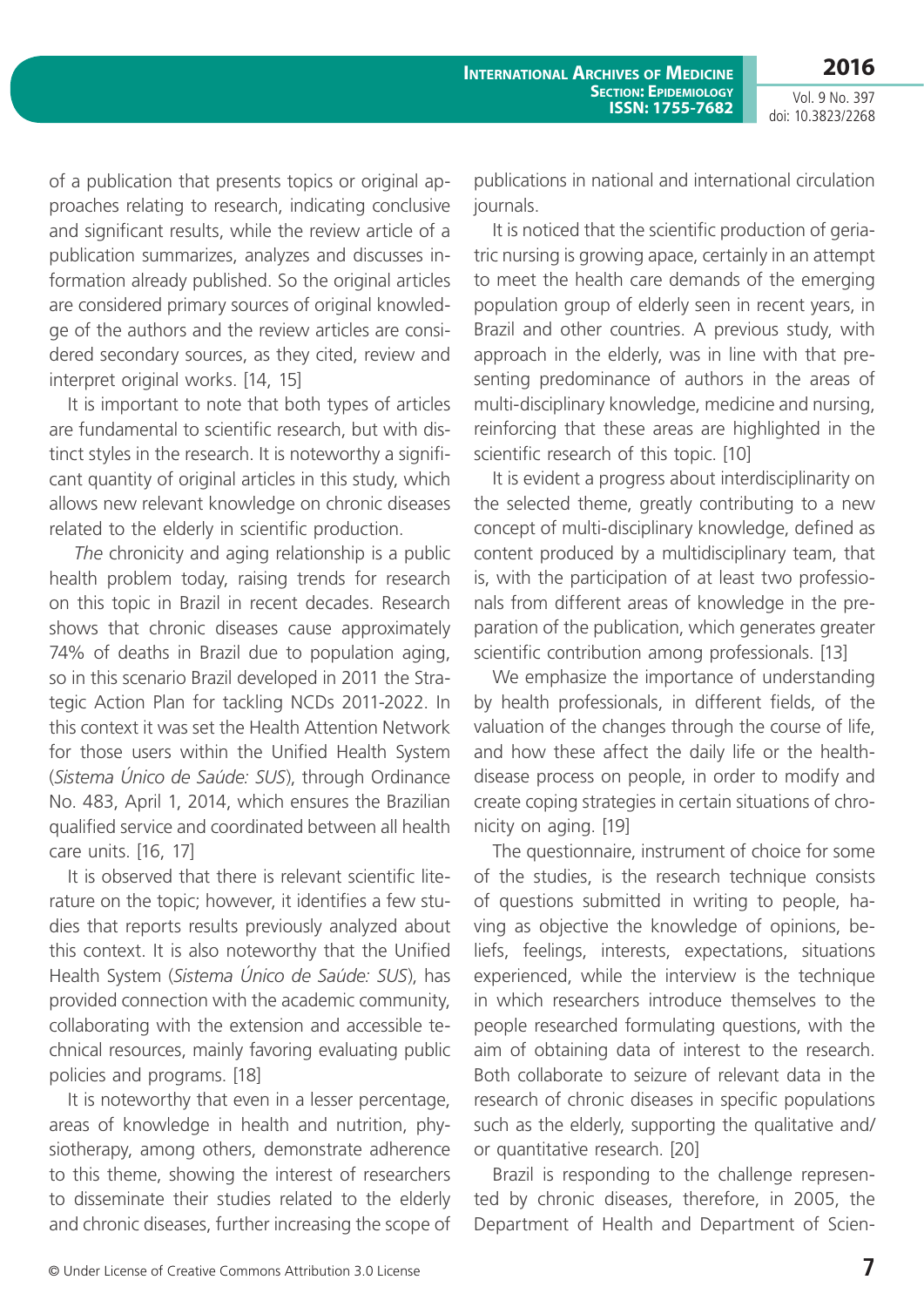Vol. 9 No. 397 doi: 10.3823/2268

**2016**

ce and Technology issued a notice for financing studies related to chronic diseases, whose research instruments were based on questionnaires and interviews. [18]

It is appropriate to emphasize the Free Association Test Words (TALP) as collection technique that can work in accordance with certain objects of research to better data extraction when the research refers to cognitive and social processes of the subjects involved, widely used in studies of social representations of health research. Studies using TALP report the association between the stimulus association of chronic disease to feelings of sadness, pain, remedy, situations of difficulty, learning, lack of healing, need for care, and emphasize the importance of this technique in the collection of subjectivities related the difficulties and limitations arising from the disease itself. [21, 22, 23]

It is also worth mentioning the Census as a set of statistics from the Brazilian Institute of Geography and Statistics (IBGE), which tells different characteristics of the inhabitants of a city, a state or a nation. In 2013, IBGE published a thematic issue bringing a sampling plan and comments on issues related to the health conditions of the population, focusing on perception of chronic diseases. This instrument provides data to the Department of Health expanding considerably the knowledge about the health characteristics of the population, offering to the executive and legislative bodies, professionals and researchers, the Health Councils and other actors interested in the topic a wide range of information necessary for the formulation, monitoring and evaluation of health policies. [24]

Analyzing the form and impact of disclosures, it is assumed that the articles in the study have achieved publications in journals considered with satisfactory circulation and geographic scope, as when analyzing the Qualis/Capes, a type of stratification quality of scientific journals, the selected articles found themselves, mostly in the strata B1 and B2.

It is inferred that the demands inherent in the aging process are essential to the production of knowledge in the areas of Geriatrics and Gerontology and the public health, and it is appropriate that these journals show higher numbers of publications. Thus, research in this area has been used as an instrument of reasoning in science, to clarify, seek understanding and problem solving related to the elderly, including chronic diseases. [13]

It emphasizes the modest scientific production in various journals appointed, with just one article in this study. By the epidemiological profile and alarming national sociodemographic, it emphasizes the weaknesses in research to elderly people, often little fomented among some segments of researchers, including newspapers on the geriatrics and gerontology area such as Magazine Kairos Gerontology, Geriatrics & Gerontology, Interdisciplinary Studies on Aging, Dementia & Neuropsychologia.

However, it is noticed a growth in publications about the process health/disease of the elderly, in recent years, punctuating chronic diseases with a different view in the context of social and health policies, focused on the Brazilian population. It was attributed to this the rise in the number of magazines and national issues and study funding possibilities, as well as the increase of public policies focused on the elderly. [25, 13]

The predominant age group of elderly participants in the research for this study has not been researched in the articles, but was established criterion of 60 or more to their inclusion in the participant sample group of articles. Currently, several studies show the elderly as a research subject, especially when the issues investigated are related to this population and it was observed that when it comes to reviews, the filter "elderly" is used to direct the studies to this specific population. [26]

It is related to the gain of more space in the scientific community, the approaches to aging and inherent pathological changes to elderly people to the increase of population of this age group in recent years, entering as current researched group participant and emerging in the various areas discussions research and publication. [27]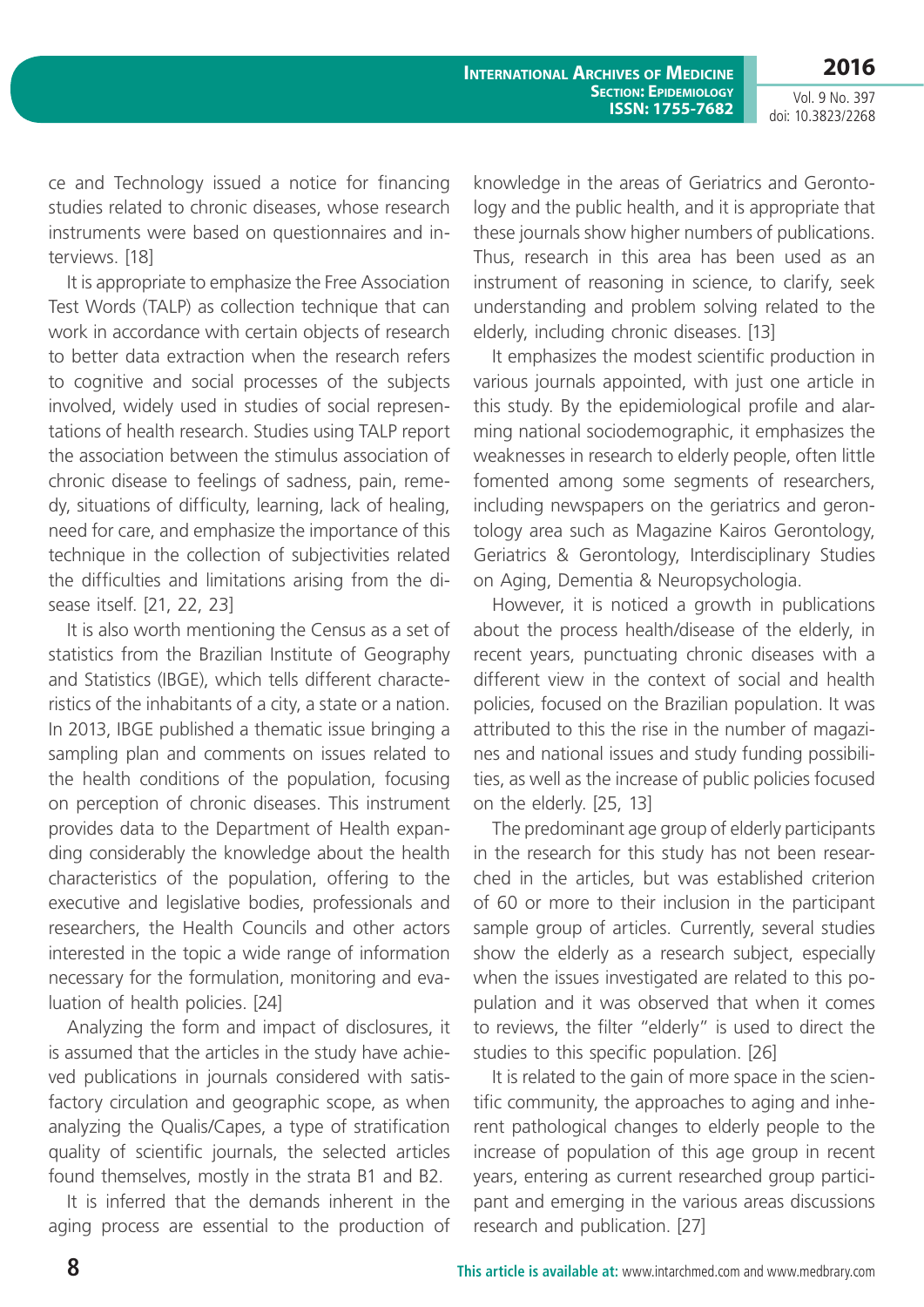**2016**

Vol. 9 No. 397 doi: 10.3823/2268

It is important to emphasize that the elderly population is the most affected by chronic diseases, which explains the predominance of studies that choose to elect the elderly as researched subjects. It is emphasized that chronic diseases related to the elderly require a comprehensive public health response, however, the debate has been insufficient and the evidence of what can be done, are limited. In this sense, the policies directed to the elderly should be built on a fundamental change in our understanding of aging, considering all aspects of the diversity of populations and inequalities that often underlie, requiring use better ways to measure and monitor the health and functioning of this population. [28]

It is worth emphasizing that in Brazil, the Health Coordination of the Elderly/DAET/SAS has established among its priorities for the years 2013/2014, the preparation and dissemination of the Comprehensive Model Plan of Health Care for Elderly, integrated with Care Health Networks, ordered by primary care entering the Strategic Action Plan for the Fight of Chronic Non-communicable Disease, but in practice, there is still a lot to accomplish. [29]

The aging index (EI) is defined as the number of people over 60 years old, for every 100 children under 15 years old, of the resident population in a given geographical area. 30 In Census released in April 2011, the EI on the states of São Paulo and Rio Grande do Sul was higher than the global aging index in Brazil. [31]

A milestone occurred in 1982 with the World Assembly on Ageing, where the International Plan of Action of Vienna was approved, which led to important reflection on the impact of this issue in developing countries like Brazil and consequently, the Brazilian states, such as São Paulo, to increase programs for this population. [32]

In the state of São Paulo and in a study conducted in Rio Grande do Sul, the explanatory element to justify this episode certainly is the impact of graduate programs studying human aging in master's and doctoral level, where there is a diversity of areas with multidisciplinary research groups and many

of its researchers linked to health. [33] Institutions that conducted more researches related to aging are located in the South, with the exception of the Federal University of Rio Grande do Norte, in the Northeast. [34]

Another relevant factor was the creation of postgraduate courses dealing with the topic. The Pontifical Catholic University of São Paulo (PUC/SP) was the pioneer in this state, with the design of the Master's Program in Gerontology, being a multidisciplinary course, created in 1997. Another university highlighted is the State University of Campinas (Unicamp), which established its Master's courses in 2008 and PhD in 2010, also in Gerontology. 35 Still, have been created other Masters courses in gerontology, like the first Professional Master's in Gerontology of the Federal University of Paraíba linked to the Health Sciences Centre (*Centro de Ciências da Saúde: CCS*).

Thus, it is observed that the present study shows similarity with data obtained previously, in which the Southeast, followed by the South and Northeast have shown higher concentration with respect to the region of collection and the bond of the first author, and with São Paulo and Rio Grande do Sul having the highest percentage.

#### **Conclusions**

The results will help to identify the scientific production about the chronic diseases related to the elderly in the context of the last five years. It is important to point out some difficulties and limitations, such as: in some articles the academic degree of the author was not contained on the title page, it was observed that most of the articles contained two descriptors or at most three, and when the instrument used was the questionnaire was difficult identifying the data analysis used. Therefore, we would like to suggestion such observations, to encourage further studies and facilitate the search on the topic.

It is emphasized that the scientific production about the chronic diseases related to the elderly in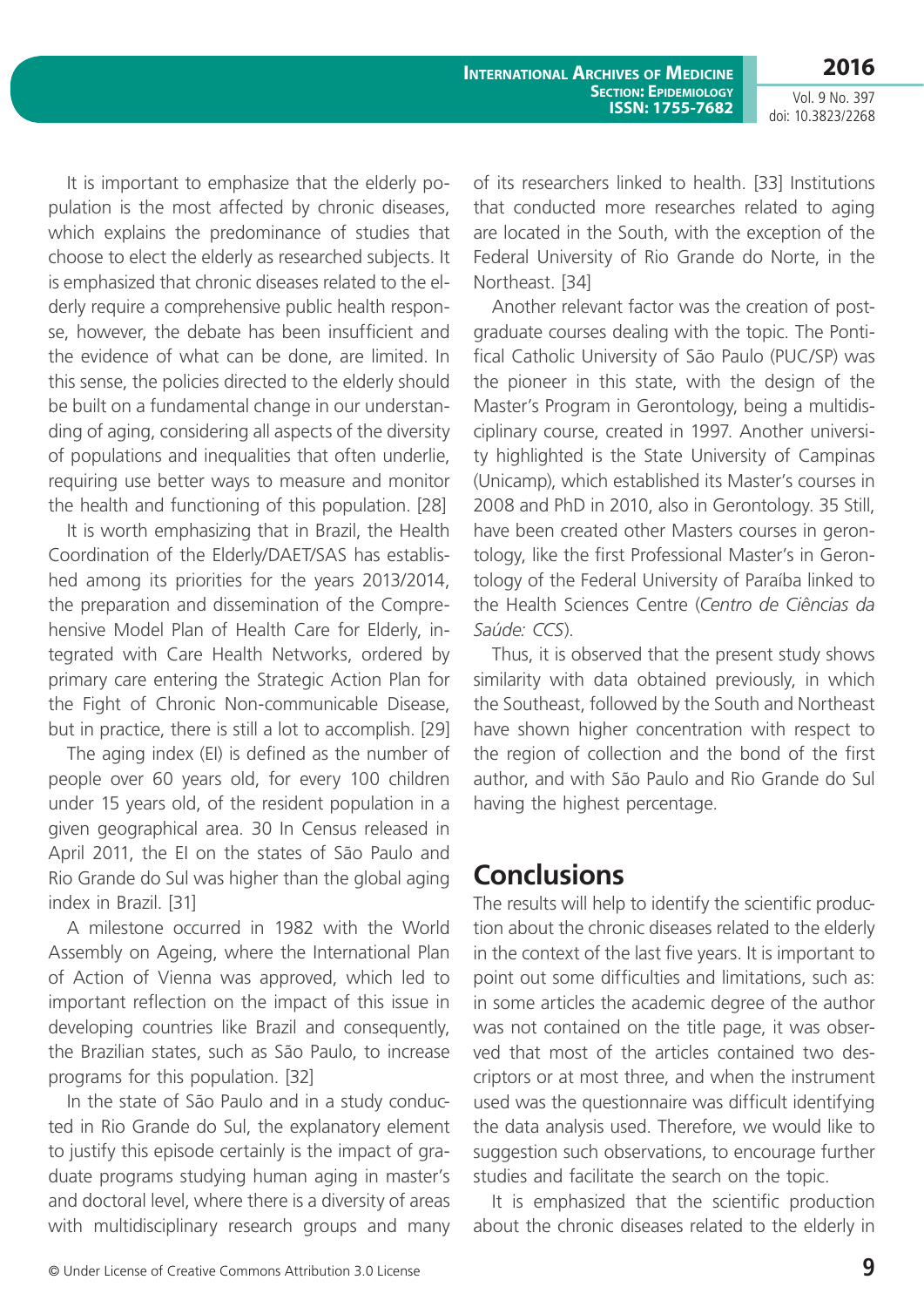Brazil is still incipient, suggesting the need for further research, particularly in the context of health promotion and prevention of disabilities.

Thus, we can conclude that this promising trend of publications in Brazil has a fundamental importance because the population has a rapidly aging, increasing life expectancy and the rise of chronic non-communicable diseases. Therefore, it is necessary that studies with data on scientific production in the area allow guidance to managers, health professionals and other stakeholders.

## **Authors' contributions**

TNS has worked in the stages of preparation of the article, from conception, design, developing bank data, analysis and interpretation of data, manuscript drafting and develop of the conceptual map. AMSF contributed in the design, development, design, database construction, analysis and interpretation of data and writing. MGDM contributed in the design, database develop, analysis and interpretation of data and writing. MLAG contributed in the design, database develop, analysis and interpretation of data and writing. AKMV and AZVMF contributed on analysis of data and writing. AKFJA held orientation of the manuscript and critical review. GKGDB, VPB and MASPM made critical reading of the manuscript and general suggestions. AOS held the approval of the final version to be published.

#### **Conflicts of interest**

The authors declare no conflict of interest.

#### **References**

- **1.** Saintrain MVL, Gondim APS, Silva VTBL. O Sistema Único de Saúde cuidando da pessoa idosa. Fortaleza: EDUECE; 2014. 352 p.
- **2.** Küchemann BA. Envelhecimento populacional, cuidado e cidadania: velhos dilemas e novos desafios. Revista Sociedade e Estado. 2012 Jan/Abril; 27(1): 165-167.
- **3.** PAHO. Pan American Health Organization/World Health Organization (WHO). Improving Chronic Illness Care through

Integrated Health Service Delivery Networks. Washington, D.C.: OPS; 2012. 44 p.

- **4.** Mendes EV. As redes de atenção à saúde./Eugênio Vilaça Mendes. Brasília: Organização Pan-Americana da Saúde; 2011. 549 p.
- **5.** Brasil. Ministério da Saúde. Secretaria de Atenção à Saúde. Departamento de Atenção Básica. Diretrizes para o cuidado das pessoas com doenças crônicas nas redes de atenção à saúde e nas linhas de cuidado prioritárias/Ministério da Saúde, Secretaria de Atenção à Saúde, Departamento de Atenção Básica. – Brasília: Ministério da Saúde; 2013. 28 p.
- **6.** Silveira RE, Silva Santos Á, Sousa MC, Monteiro TSA. Gastos relacionados a hospitalizações de idosos no Brasil: perspectivas de uma década. Einstein. 2013; 11(4): 514-20.
- **7.** Moraes EN. Atenção à saúde do Idoso: Aspectos Conceituais. Brasília: Organização Pan-Americana da Saúde; 2012. 98 p.
- **8.** Araujo RF, Alvarenga L. A bibliometria na pesquisa científica da pós-graduação brasileira de 1987 a 2007. Enc. Bibli: R. Eletr. Bibliotecon. Ci. Inf., 2011, Florianópolis; 16(31):51-70.
- **9.** Medeiros JMG, Vitoriano MAV. A evolução da bibliometria e sua interdisciplinaridade na produção científica brasileira. Rev. Digit. Bibliotecon. Cienc. Inf. 2015 Set/Dez;13(3): 491-503.
- **10.** Duarte MCS, Costa SFGD, Morais GSDN, França JRFDS, Fernandes MA, Lopes MEL. Produção científica sobre a pessoa idosa em cuidados paliativos: estudo bibliométrico. Rev. pesqui. cuid. fundam.(Online), 2015 7(3): 3093-3109. [Acesso em junho 2016]; Disponível a partir de: [http://www.index-f.com/](http://www.index-f.com/pesquisa/2015/r73093.php) [pesquisa/2015/r73093.php](http://www.index-f.com/pesquisa/2015/r73093.php)
- **11.** Malta DC, Silva Jr JBD. Plano de Ações Estratégicas para o Enfrentamento das Doenças Crônicas Não Transmissíveis no Brasil após três anos de implantação, 2011-2013. Epidemiologia e Serviços de Saúde. 2014 23(3): 389-395.
- **12.** Brasil. Ministério da Saúde. Portaria nº 483, de 1º de abril de 2014. [Acesso em maio 2016]; Disponível a partir de: [http://bvsms.](http://bvsms.saude.gov.br/bvs/saudelegis/gm/2014/prt0483_01_04_2014.html) [saude.gov.br/bvs/saudelegis/gm/2014/prt0483\\_01\\_04\\_2014.](http://bvsms.saude.gov.br/bvs/saudelegis/gm/2014/prt0483_01_04_2014.html) [html.](http://bvsms.saude.gov.br/bvs/saudelegis/gm/2014/prt0483_01_04_2014.html)
- **13.** Medeiros KKAS, Costa GMC, Coura AS, Araújo AKF, Celino SDDM. Perfil bibliométrico da produção científica (inter) nacional da Enfermagem Gerontogeriátrica. Rev. bras. geriatr. Gerontol. 2014 17(2): 425-438.
- **14.** ABNT. Associação brasileira de normas técnicas. nbr 6022: informação e documentação – artigo em publicação periódica científica impressa - apresentação. Rio de Janeiro: ABNT; 2003, 2 p.
- **15.** Pizanni L, Silva RC, et al. A arte da pesquisa bibliográfica na busca do conhecimento, Rev. Dig. Bibl. Ci. Inf., Campinas. 2012; jul./dez; 10 (1): 53-66.
- **16.** Fonseca A. Coelho da O cuidado integrado no sistema de saúde suplementar no Brasil: um modelo de atenção à saúde para o idoso portador de doenças crônicas./Anelise Coelho da Fonseca. -2015. Tese (Doutorado)- Escola Nacional de Saúde Pública Sergio Arouca, Rio de Janeiro, 2015. 156 p.